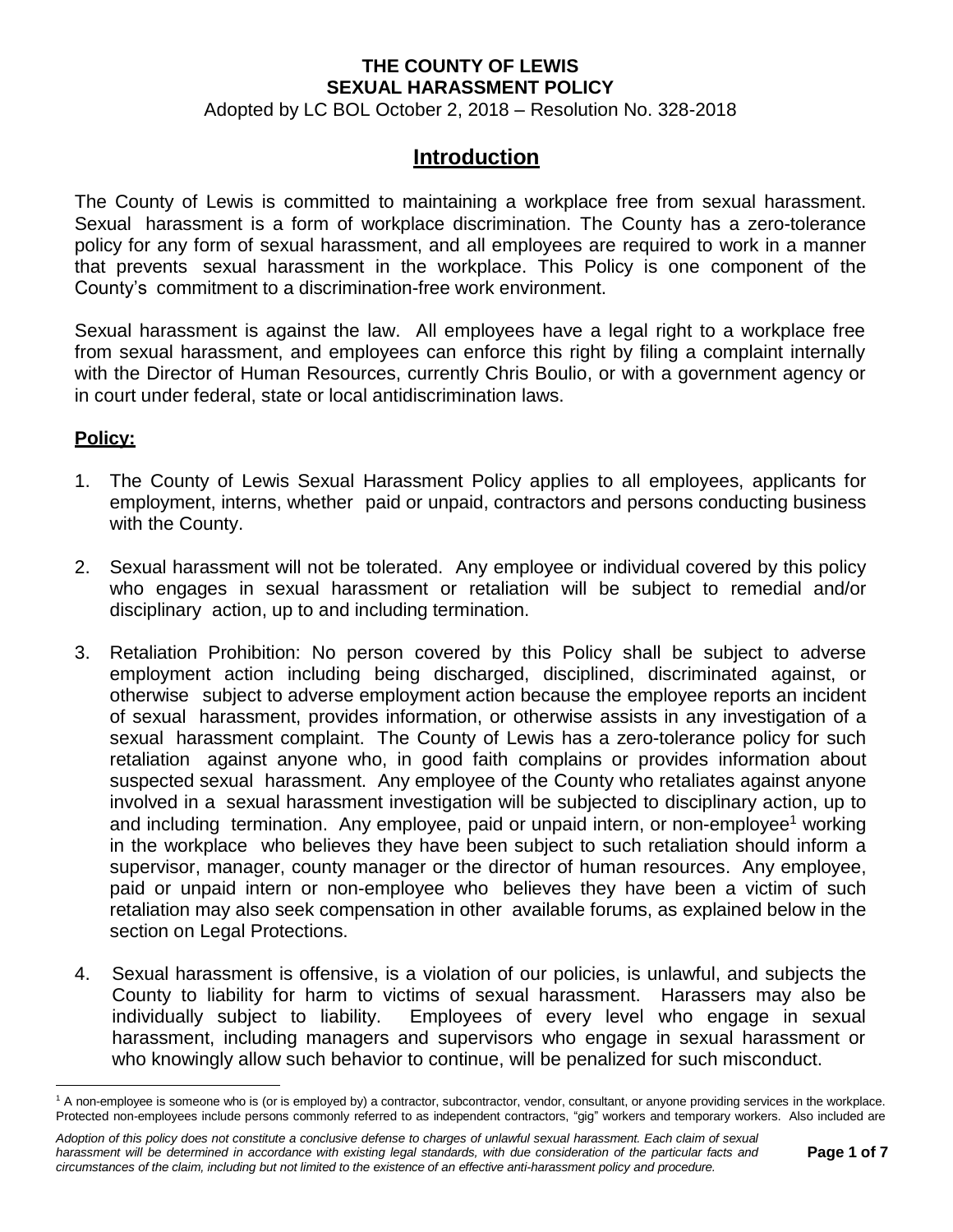persons providing equipment repair, cleaning services or any other services provided pursuant to a contract with the employer.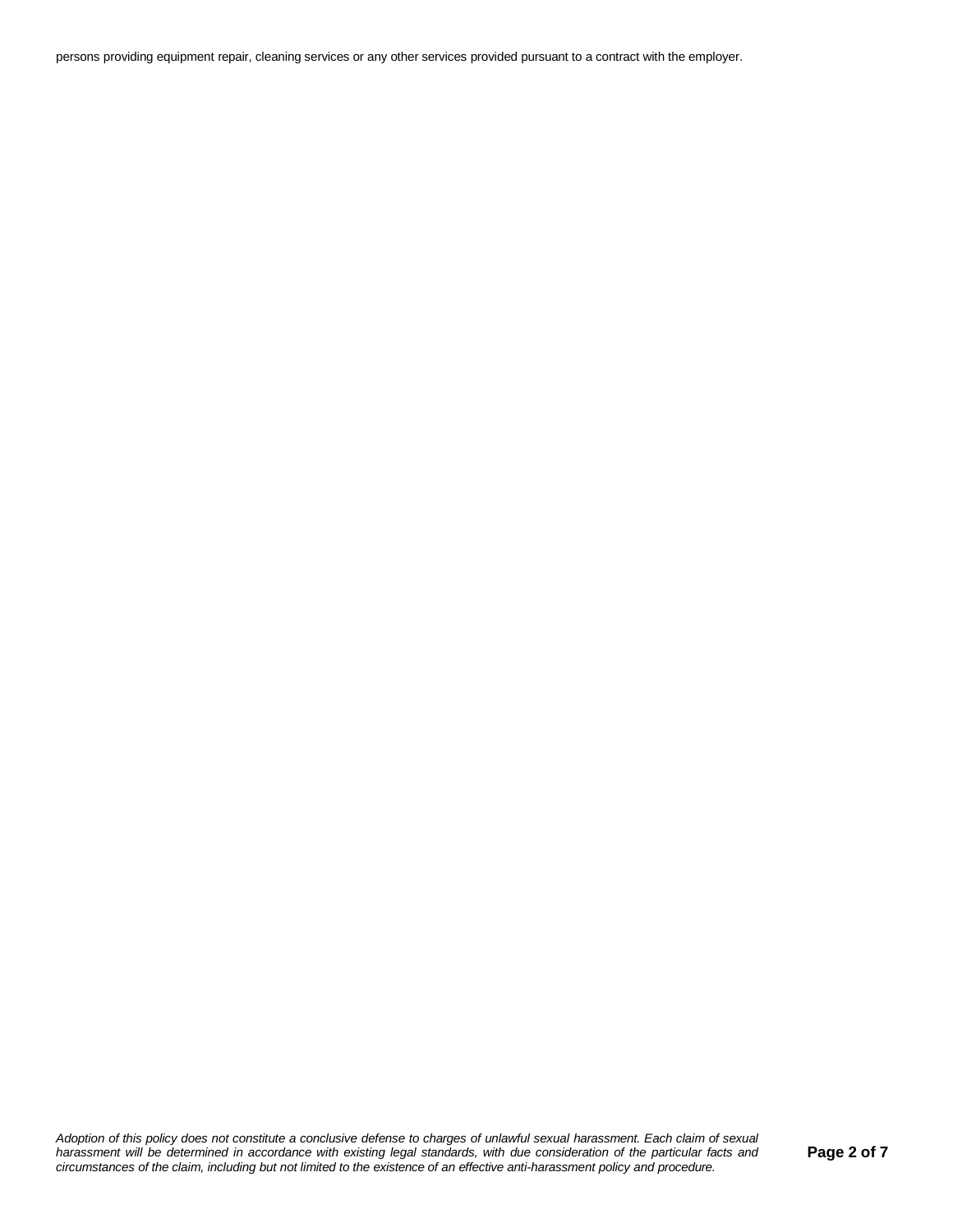- 5. The County of Lewis will conduct a prompt, thorough and confidential investigation that ensures due process for all parties, whenever management receives a complaint about sexual harassment, or otherwise knows of possible sexual harassment occurring. Effective corrective action will be taken whenever sexual harassment is found to have occurred. All employees, including managers and supervisors, are required to cooperate with any internal investigation of sexual harassment.
- 6. All employees are encouraged to report any harassment or behaviors that violate this policy. The County will provide all employees a complaint form for employees to report harassment and file complaints.
- 7. Managers and supervisors are **required** to report any complaint that they receive, or any harassment that they observe to the director of human resources.
- 8. This policy applies to all employees, paid or unpaid interns, and non-employees and all must follow and uphold this policy. This policy must be posted prominently in all work locations and be provided to employees upon hiring.

## **What Is "Sexual Harassment"?**

Sexual harassment is a form of sex discrimination and is unlawful under federal, state, and (where applicable) local law. Sexual harassment includes harassment on the basis of sex, sexual orientation, gender identity and the status of being transgender.

Sexual harassment includes unwelcome conduct which is either of a sexual nature, or which is directed at an individual because of that individual's sex when:

- Such conduct has the purpose or effect of unreasonably interfering with an individual's work performance or creating an intimidating, hostile or offensive work environment, even if the complaining individual is not the intended target of the sexual harassment;
- Such conduct is made either explicitly or implicitly a term or condition of employment; or
- Submission to or rejection of such conduct is used as the basis for employment decisions affecting an individual's employment.

A sexually harassing hostile work environment consists of words, signs, jokes, pranks, intimidation or physical violence which are of a sexual nature, or which are directed at an individual because of that individual's sex. Sexual harassment also consists of any unwanted verbal or physical advances, sexually explicit derogatory statements or sexually discriminatory remarks made by someone which are offensive or objectionable to the recipient, which cause the recipient discomfort or humiliation, which interfere with the recipient's job performance.

Sexual harassment also occurs when a person in authority tries to trade job benefits for sexual favors. This can include hiring, promotion, continued employment or any other terms, conditions or privileges of employment. This is also called "quid pro quo" harassment.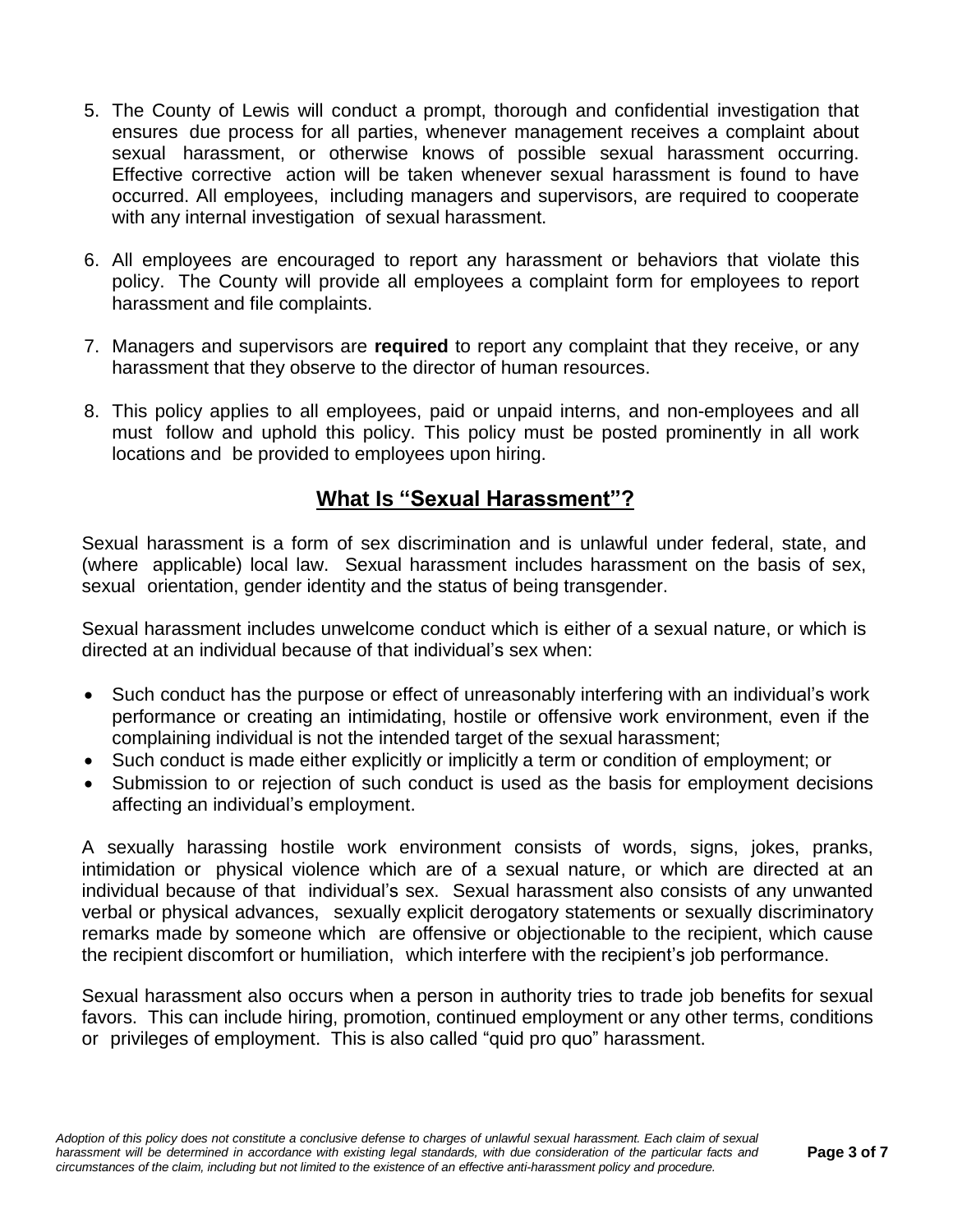Any employee who feels harassed should complain so that any violation of this policy can be corrected promptly. Any harassing conduct, even a single incident, can be addressed under this policy.

### **Examples of sexual harassment**

The following describes some of the types of acts that may be unlawful sexual harassment and that are strictly prohibited:

- Physical assaults of a sexual nature, such as:
	- Touching, pinching, patting, grabbing, brushing against another employee's body or poking another employees' body;
	- Rape, sexual battery, molestation or attempts to commit these assaults.
- Unwanted sexual advances or propositions, such as:
	- Requests for sexual favors accompanied by implied or overt threats concerning the victim's job performance evaluation, a promotion or other job benefits or detriments;
	- Subtle or obvious pressure for unwelcome sexual activities.
- Sexually oriented gestures, noises, remarks, jokes or comments about a person's sexuality or sexual experience, which create a hostile work environment.
- Sexual or discriminatory displays or publications anywhere in the workplace, such as:
	- Displaying pictures, posters, calendars, graffiti, objects, promotional material, reading materials or other materials that are sexually demeaning or pornographic. This includes such sexual displays on workplace computers or cell phones and sharing such displays while in the workplace.
- Hostile actions taken against an individual because of that individual's sex, sexual orientation, gender identity and the status of being transgender, such as:
	- Interfering with, destroying or damaging a person's workstation, tools or equipment, or otherwise interfering with the individual's ability to perform the job;
	- Sabotaging an individual's work;
	- Bullying, yelling, name-calling.

## **Who can be a target of sexual harassment?**

Sexual harassment can occur between any individuals, regardless of their sex or gender. New York Law protects employees, paid or unpaid interns, and non-employees, including independent contractors, and those employed by companies contracting to provide services in the workplace. A perpetrator of sexual harassment can be a superior, a subordinate, a coworker or anyone in the workplace including an independent contractor, contract worker, vendor, client, customer or visitor.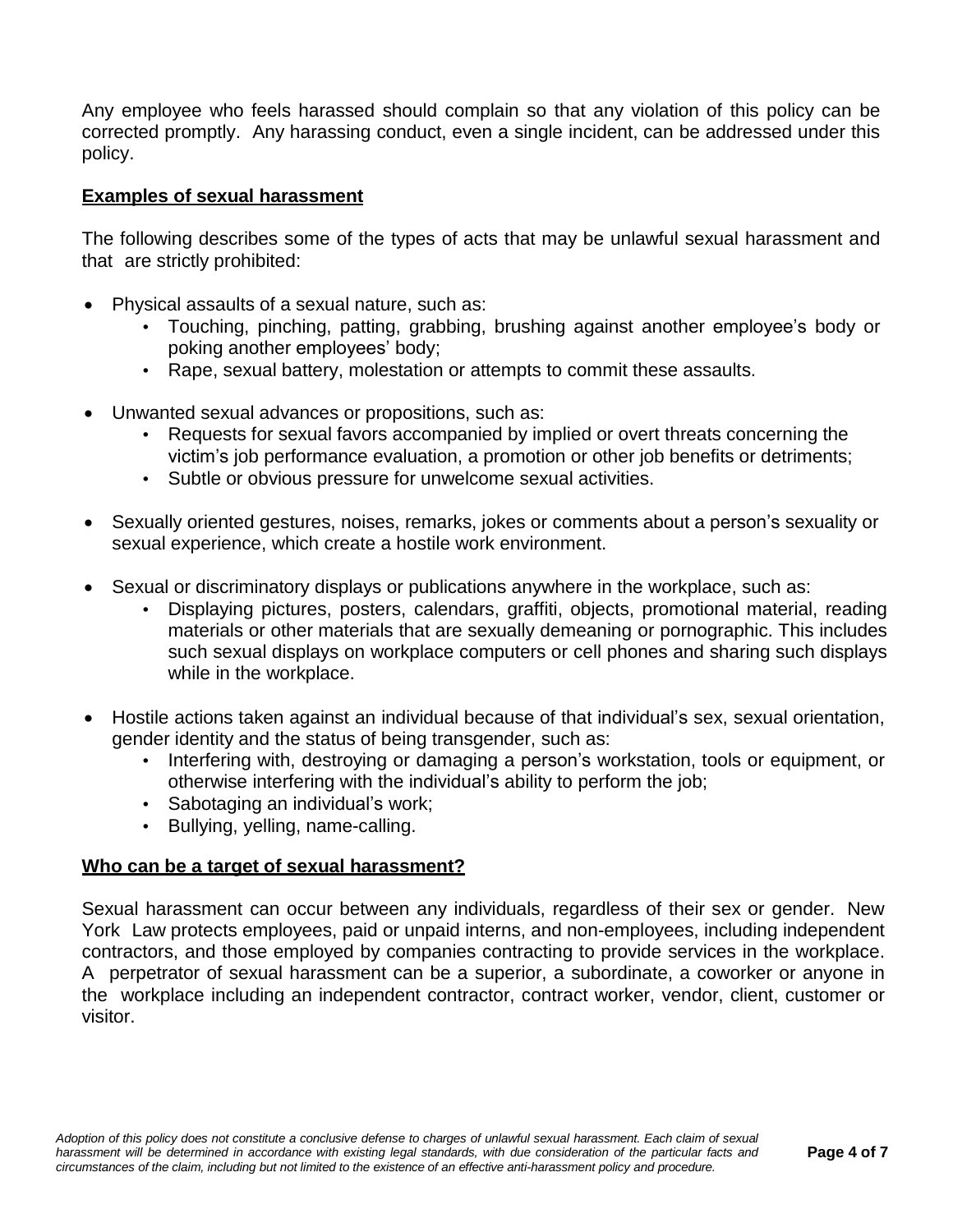### **Where can sexual harassment occur?**

Unlawful sexual harassment is not limited to the physical workplace itself. It can occur while employees are traveling for business or at employer sponsored events or parties. Calls, texts, emails, and social media usage by employees can constitute unlawful workplace harassment, even if they occur away from the workplace premises or not during work hours.

## **What is "Retaliation"?**

Unlawful retaliation can be any action that would keep a worker from coming forward to make or support a sexual harassment claim. Adverse action need not be job-related or occur in the workplace to constitute unlawful retaliation.

Such retaliation is unlawful under federal, state, and (where applicable) local law. The New York State Human Rights Law protects any individual who has engaged in "protected activity." Protected activity occurs when a person has:

- filed a complaint of sexual harassment, either internally or with any anti-discrimination agency;
- testified or assisted in a proceeding involving sexual harassment under the Human Rights Law or other anti-discrimination law;
- opposed sexual harassment by making a verbal or informal complaint to management, or by simply informing a supervisor or manager of harassment;
- complained that another employee has been sexually harassed; or
- encouraged a fellow employee to report harassment.

## **Reporting Sexual Harassment**

**Preventing sexual harassment is everyone's responsibility.** The County of Lewis cannot prevent or remedy sexual harassment unless it knows about it. Any employee, paid or unpaid intern or non- employee who has been subjected to behavior that may constitute sexual harassment is encouraged to report such behavior to a supervisor, manager, county manager or director of human resources. Anyone who witnesses or becomes aware of potential instances of sexual harassment should report such behavior to a supervisor, manager, county manager or director of human resources.

Reports of sexual harassment may be made verbally or in writing. A form for submission of a written complaint is attached to this Policy, and all employees are encouraged to use this complaint form.

Employees who are reporting sexual harassment on behalf of other employees should use the complaint form and note that it is on another employee's behalf.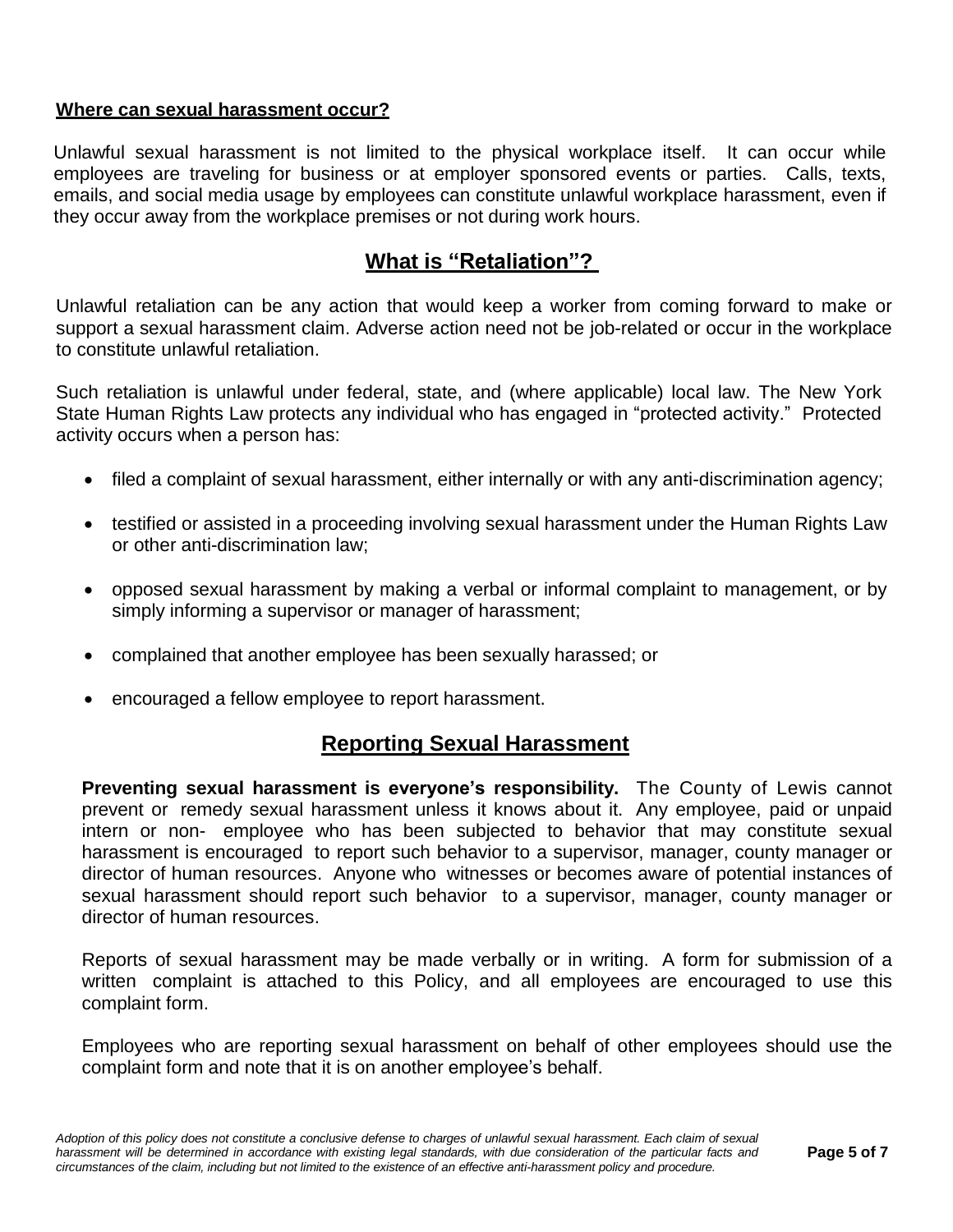Employees, paid or unpaid interns or non-employees who believe they have been a victim of sexual harassment may also seek assistance in other available forums, as explained below in the section on Legal Protections.

## **Supervisory Responsibilities**

All supervisors and managers who receive a complaint or information about suspected sexual harassment, observe what may be sexually harassing behavior or for any reason suspect that sexual harassment is occurring, **are required** to report such suspected sexual harassment to the director of human resources.

In addition to being subject to discipline if they engaged in sexually harassing conduct themselves, supervisors and managers will be subject to discipline for failing to report suspected sexual harassment or otherwise knowingly allowing sexual harassment to continue.

Supervisors and managers will also be subject to discipline for engaging in any retaliation.

# **Complaint And Investigation Of Sexual Harassment**

All complaints or information about suspected sexual harassment will be investigated, whether that information was reported in verbal or written form. Investigations will be conducted in a timely manner, and will be confidential to the extent possible.

An investigation of any complaint, information or knowledge of suspected sexual harassment will be prompt and thorough, and should be completed within 30 days. The investigation will be confidential to the extent possible. All persons involved, including complainants, witnesses and alleged perpetrators will be accorded due process to protect their rights to a fair and impartial investigation.

Any employee may be required to cooperate as needed in an investigation of suspected sexual harassment. Employees who participate in any investigation will not be retaliated against.

Investigations will be done in accordance with the following steps:

- Upon receipt of complaint, the director of human resources will conduct an immediate review of the allegations, and take any interim actions, as appropriate. If complaint is oral, encourage the individual to complete the "Complaint Form" in writing. If he or she refuses, prepare a Complaint Form based on the oral reporting.
- If documents, emails or phone records are relevant to the allegations, take steps to obtain and preserve them.
- Request and review all relevant documents, including all electronic communications.
- Interview all parties involved, including any relevant witnesses;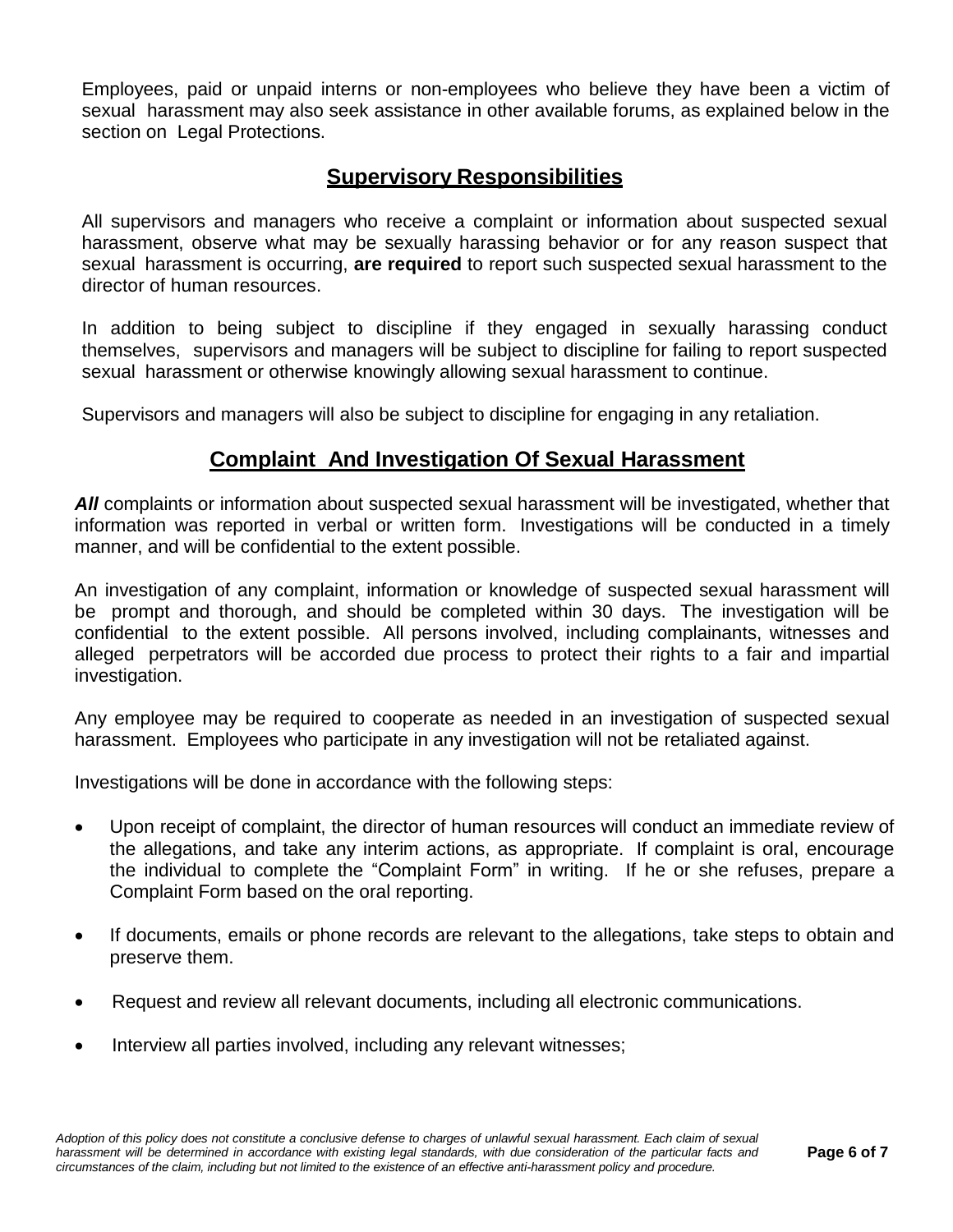- Create a written documentation of the investigation (such as a letter, memo or email), which contains the following:
	- A list of all documents reviewed, along with a detailed summary of relevant documents;
	- A list of names of those interviewed, along with a detailed summary of their statements;
	- A timeline of events;
	- A summary of prior relevant incidents, reported or unreported; and
	- The final resolution of the complaint, together with any corrective actions action(s).
- Keep the written documentation and associated documents in the employer's records.
- Promptly notify the individual who complained and the individual(s) who responded of the final determination and implement any corrective actions identified in the written document.
- Inform the individual who complained of their right to file a complaint or charge externally as outlined below.

# **Legal Protections And External Remedies**

Sexual harassment is not only prohibited by the County but is also prohibited by state, federal, and, where applicable, local law.

Aside from the internal process at the County, employees may also choose to pursue legal remedies with the following governmental entities **at any time**.

### **New York State Division of Human Rights (DHR)**

The Human Rights Law (HRL), codified as N.Y. Executive Law, art. 15, § 290 et seq., applies to employers in New York State with regard to sexual harassment, and protects employees, paid or unpaid interns and non-employees regardless of immigration status. A complaint alleging violation of the Human Rights Law may be filed either with DHR or in New York State Supreme Court.

Complaints with DHR may be filed any time **within one year** of the harassment. If an individual did not file at DHR, they can sue directly in state court under the HRL, **within three years** of the alleged discrimination. An individual may not file with DHR if they have already filed a HRL complaint in state court.

Complaining internally to the County of Lewis does not extend your time to file with DHR or in court. The one year or three years is counted from date of the most recent incident of harassment.

You do not need an attorney to file a complaint with DHR, and there is no cost to file with DHR.

DHR will investigate your complaint and determine whether there is probable cause to believe that discrimination has occurred. Probable cause cases are forwarded to a public hearing before an administrative law judge. If discrimination is found after a hearing, DHR has the power to award relief, which varies but may include requiring your employer to take action to stop the harassment, or redress the damage caused, including paying monetary damages, attorney's fees and civil fines.